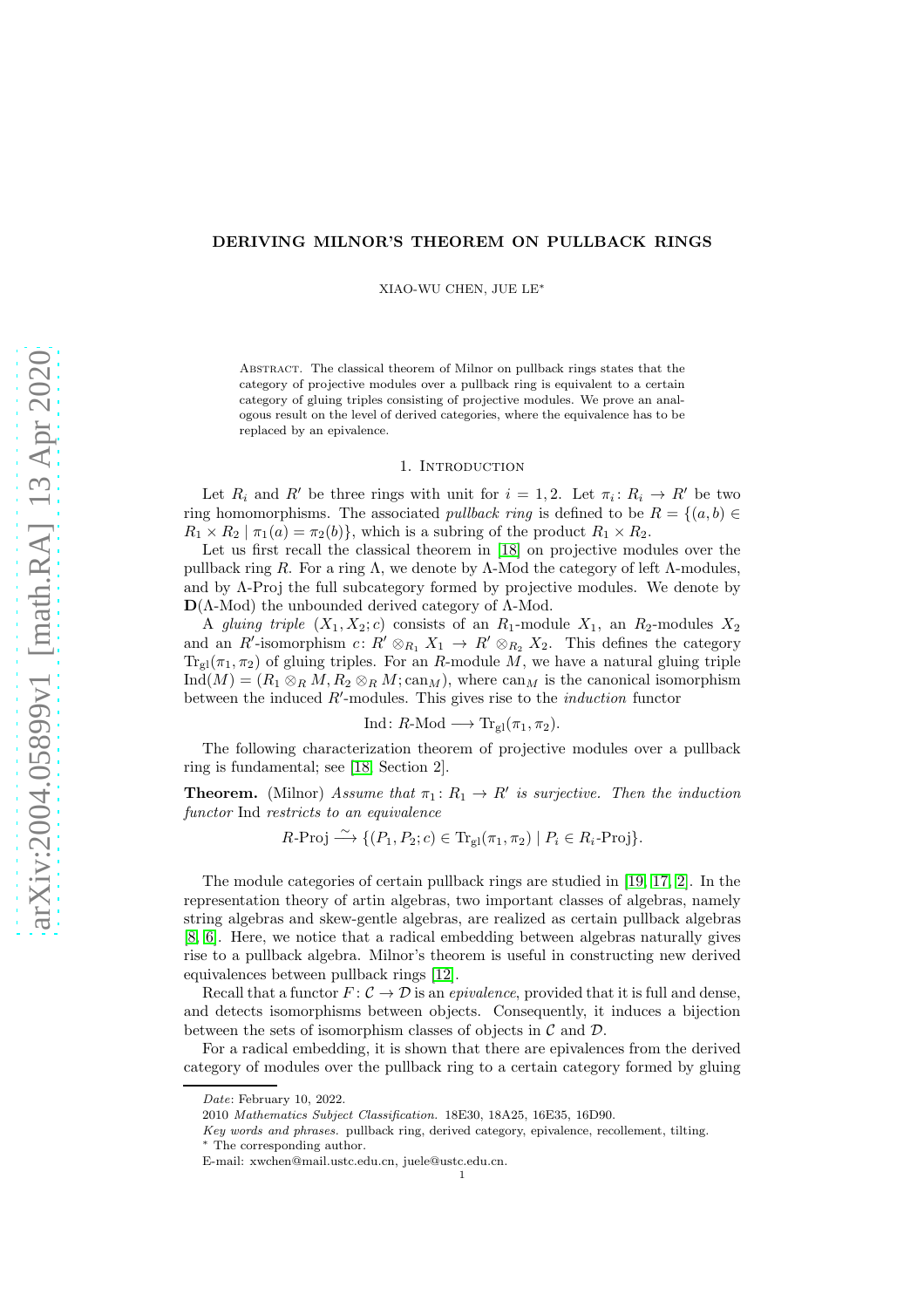derived-triples of complexes; see [\[5,](#page-12-3) Theorem 2.4] and [\[6,](#page-12-2) Theorem 4.2]. These epivalences are very useful to describe indecomposable objects in the derived category of the pullback ring.

The above mentioned results in [\[5,](#page-12-3) [6\]](#page-12-2) are analogous to Milnor's theorem. It is natural to expect that such an analogue might hold in a more general setting. We will confirm this expectation to some extent.

We define the category  $\mathbf{DTr}_{gl}(\pi_1, \pi_2)$  of *gluing derived-triples* by replacing the module categories in defining  $Tr_{gl}(\pi_1, \pi_2)$  with the corresponding derived categories. Using the derived tensor functors, we have the derived induction functor

$$
\mathrm{Ind}^{\mathbb{L}}\colon \mathbf{D}(R\text{-Mod})\longrightarrow \mathbf{D}\mathrm{Tr}_{\mathrm{gl}}(\pi_1,\pi_2).
$$

The following main result states an epivalence in the derived setting; see Theorem [4.4.](#page-11-0) It is a derived analogue to Milnor's theorem.

**Theorem.** Assume that  $\pi_1: R_1 \to R'$  is surjective and that R' is finitely generated projective as the induced right  $R_2$ -module by  $\pi_2$ . Then the derived induction functor  $\text{Ind}^{\mathbb{L}}$  is full, whose kernel ideal is square zero. Consequently, there is an epivalence

$$
\mathbf{D}(R\text{-Mod}) \longrightarrow \text{Im}(\text{Ind}^{\mathbb{L}}),
$$

where  $\text{Im}(\text{Ind}^{\mathbb{L}})$  denotes the essential image of  $\text{Ind}^{\mathbb{L}}$ .

In general, it is not easy to characterize the essential image of  $\text{Ind}^{\mathbb{L}}$ . When one considers right-bounded complexes, the corresponding essential image is more accessible. Then we extend [\[5,](#page-12-3) Theorem 2.4] and a part of [\[6,](#page-12-2) Theorem 4.2]. Here, we emphasize that the kernel ideal is square zero.

For the proof of the main result, we study the category of possibly non-gluing triples, and observe that it is equivalent to the module category over an upper triangular matrix ring Γ. Then the result follows from an explicit 1-tilting Γmodule [\[11\]](#page-12-4) arising from the pullback ring, and an epivalence arising in the canonical recollement [\[4\]](#page-12-5) associated to Γ. We mention that the later epivalence is a special case of [\[7,](#page-12-6) Theorem A]; compare [\[10,](#page-12-7) Appendix].

In comparison with the equivalence in Milnor's theorem, the epivalence in our main result is weaker. As mentioned above, the epivalence really appears in the canonical recollement associated to Γ. One reason for such an epivalence is that derived categories, or triangulated categories in general, are not rigid enough, and thus the middle category in a recollement is only determined by the outer ones up to an epivalence, not up to an equivalence; see [\[7\]](#page-12-6).

In conclusion, working with derived categories, an epivalence in our main result is reasonable. As is well known, to resolve the non-rigidity of a triangulated category, one might enhance them to stable  $\infty$ -categories. We mention that [\[20,](#page-13-4) Theorem 28] is quite analogous to our main result, which states an equivalence on the level of stable  $\infty$ -categories for a certain pullback of ring spectra.

The paper ia structured as follows. In Section 2, we recall Milnor's theorem. Under a certain additional condition, we extend it to an equivalence between the category of separated modules [\[17\]](#page-13-2) over a pullback ring and the category of gluing triples; see Proposition [2.7.](#page-5-0) In Section 3, we relate the category of triples to the category of modules over an upper triangular matrix ring Γ. Moreover, we obtain an explicit 1-tilting Γ-module, which arises from the pullback diagram of rings; see Proposition [3.6.](#page-7-0) In Section 4, we recall an epivalence arising from the canonical recollement associated to  $\Gamma$ , and prove Theorem [4.4.](#page-11-0) The essential image of the derived induction functor is discussed in Proposition [4.5](#page-11-1) and Remark [4.6.](#page-12-8)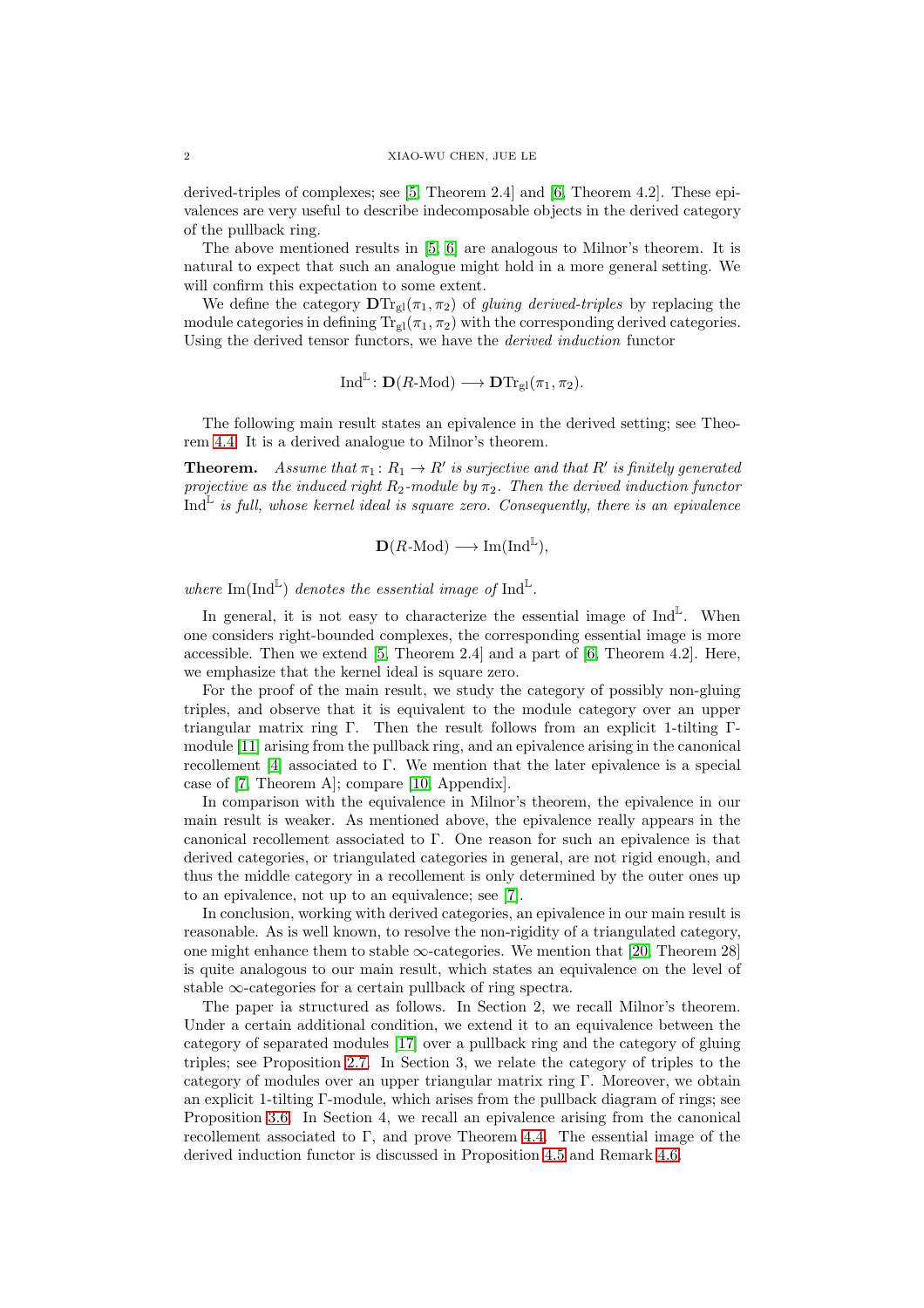## 2. Modules over pullback rings

In this section, we recall the induction and pullback functors. Under certain conditions, we extend Milnor's theorem: these functors induce mutually inverse equivalences between the category of separated modules over a pullback ring and the category of gluing triples; see Proposition [2.7.](#page-5-0)

Throughout this paper, we fix a pullback diagram of rings.

<span id="page-2-0"></span>(2.1) 
$$
R \xrightarrow{i_1} R_1
$$

$$
i_2 \qquad \qquad i_3
$$

$$
R_2 \xrightarrow{\pi_2} R'
$$

Therefore, given any  $a_i \in R_i$  satisfying  $\pi_1(a_1) = \pi_2(a_2)$ , there exists a unique  $a \in R$ satisfying  $i_1(a) = a_1$  and  $i_2(a) = a_2$ .

For a ring  $\Lambda$ , we denote by  $\Lambda$ -Mod the category of left  $\Lambda$ -modules, and by  $\Lambda$ -Proj the full subcategory of projective modules. We denote by  $\Lambda$ -proj the full subcategory formed by finitely generated projective modules.

By default, modules mean left modules. Therefore, right Λ-modules will be viewed as left modules over the opposite ring  $\Lambda^{op}$ .

2.1. The induction and pullback functors. Following  $[18]$ , we use triples to study R-modules. The category  $\text{Tr}(\pi_1, \pi_2)$  of triples is defined as follows: a *triple*  $(X_1, X_2; c)$  consists of left  $R_i$ -modules  $X_i$  and an  $R'$ -morphism  $c: R' \otimes_{R_1} X_1 \rightarrow$  $R' \otimes_{R_2} X_2$ ; a morphism  $(f_1, f_2)$ :  $(X_1, X_2; c) \rightarrow (Y_1, Y_2; c')$  between triples is given by  $R_i$ -morphims  $f_i: X_i \to Y_i$  satisfying

$$
c' \circ (R' \otimes_{R_1} f_1) = (R' \otimes_{R_2} f_2) \circ c.
$$

A triple  $(X_1, X_2; c)$  is said to be *gluing*, provided that the R'-morphism c is an isomorphism. Denote by  $Tr_{\nu}(\pi_1, \pi_2)$  the full subcategory formed by gluing triples. The following induction functor

$$
Ind: R\text{-Mod} \longrightarrow \text{Tr}(\pi_1, \pi_2)
$$

sends an R-module M to the canonical gluing triple  $(R_1 \otimes_R M, R_2 \otimes_R M; \text{can}_M)$ , where

$$
\operatorname{can}_M\colon R'\otimes_{R_1}(R_1\otimes_R M)\longrightarrow R'\otimes_{R_2}(R_2\otimes_R M)
$$

is the canonical  $R'$ -isomorphism. On the other hand, we have the *pullback* functor

$$
Pb\colon \text{Tr}(\pi_1, \pi_2) \longrightarrow R\text{-Mod}
$$

sending a triple  $(X_1, X_2; c)$  to

$$
Pb(X_1, X_2; c) = \{ (x_1, x_2) \in X_1 \times X_2 \mid c(1 \otimes x_1) = 1 \otimes x_2 \}.
$$

The R-module structure on  $Pb(X_1, X_2; c)$  is given by  $a(x_1, x_2) = (i_1(a)x_1, i_2(a)x_2)$ for  $a \in R$ .

The following fact is well known.

Lemma 2.1. The pair (Ind, Pb) is adjoint.

Proof. The natural isomorphism

$$
\operatorname{Hom}_R(M, \operatorname{Pb}(X_1, X_2; c)) \longrightarrow \operatorname{Hom}_{\operatorname{Tr}(\pi_1, \pi_2)}(\operatorname{Ind}(M), (X_1, X_2; c))
$$

sends f to  $(f_1, f_2)$ . Here, the  $R_i$ -morphism  $f_i: R_i \otimes_R M \to X_i$  is determined by  $f_i(1 \otimes m) = \text{pr}_i \circ f(m)$ , where  $\text{pr}_i : \text{Pb}(X_1, X_2; c) \to X_i$  denotes the projection on the corresponding entry.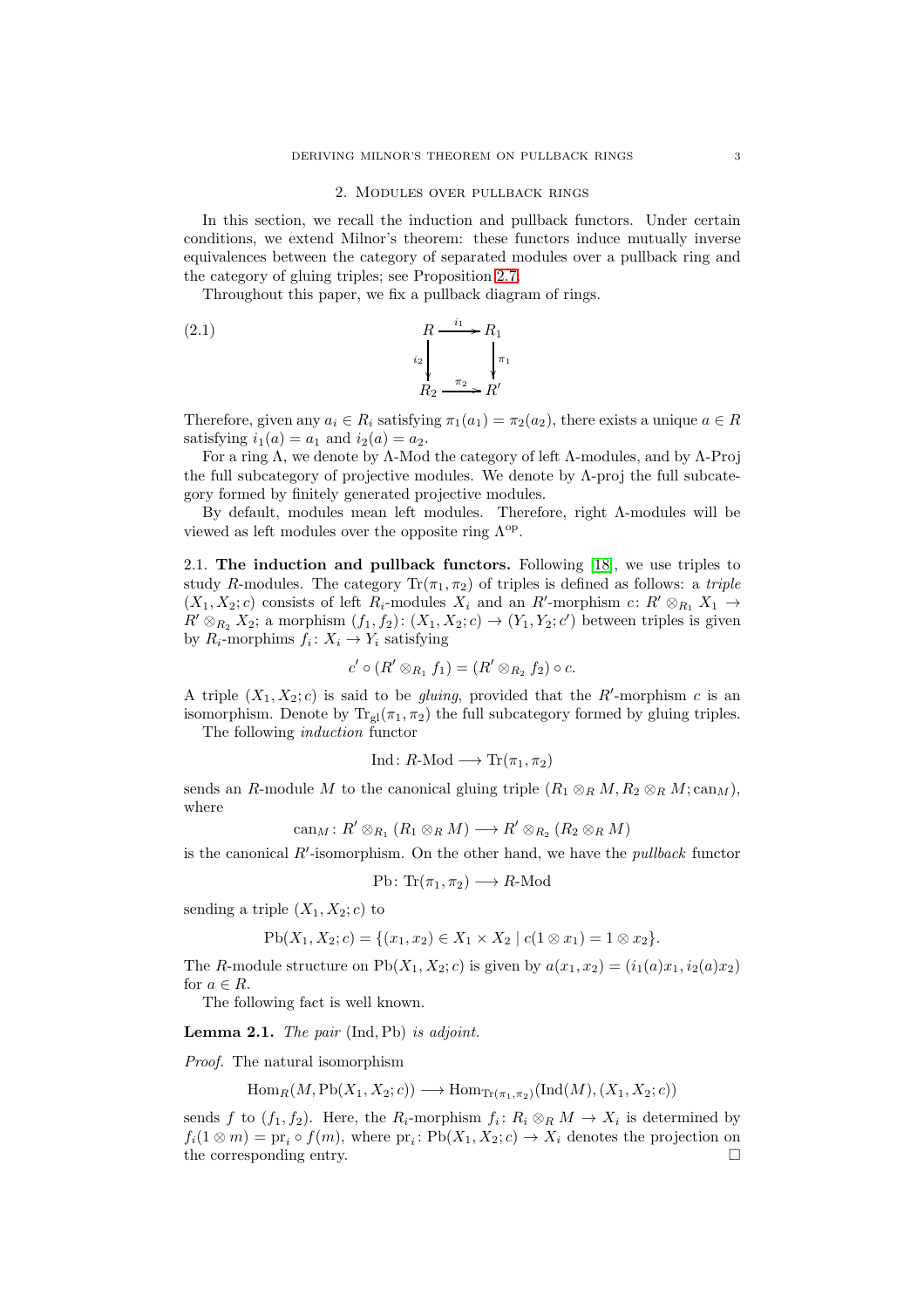Remark 2.2. We describe the unit and counit of the above adjoint pair. For an R-module M, the unit

$$
\eta_M\colon M\longrightarrow \text{Pb}\circ \text{Ind}(M)
$$

sends m to  $(1 \otimes m, 1 \otimes m)$ . Here, we view Pb  $\circ$  Ind(M) as an R-submodule of  $(R_1 \otimes_R M) \oplus (R_2 \otimes_R M)$ . For a triple  $(X_1, X_2; c)$ , the counit

 $\epsilon_{(X_1,X_2;c)}\colon \text{Ind}\circ\text{Pb}(X_1,X_2;c)\longrightarrow (X_1,X_2;c)$ 

is given by  $R_i \otimes_R \mathrm{Pb}(X_1, X_2; c) \to X_i$ , which sends  $1 \otimes (x_1, x_2)$  to  $x_i$ .

The following fundamental result is contained in [\[18,](#page-13-0) Section 2].

<span id="page-3-0"></span>**Theorem 2.3.** Assume that  $\pi_1: R_1 \to R'$  is surjective. Then the adjoint pair (Ind,Pb) restricts to mutually inverse equivalences

$$
R\text{-Proj} \xrightarrow{\sim} \{(P_1, P_2; c) \in \text{Tr}_{\text{gl}}(\pi_1, \pi_2) \mid P_i \in R_i\text{-Proj}\}
$$

and

$$
R\text{-proj} \xrightarrow{\sim} \{ (P_1, P_2; c) \in \text{Tr}_{\text{gl}}(\pi_1, \pi_2) \mid P_i \in R_i\text{-proj} \}.
$$

<span id="page-3-3"></span>**Remark 2.4.** (1) We observe that  $\text{Ind}(R) = (R_1, R_2; \text{can}_R)$ . By the adjoint pair (Ind,Pb), we infer that the induction functor induces an isomorphism

$$
\operatorname{End}_R(R) \simeq \operatorname{End}_{\operatorname{Tr}(\pi_1, \pi_2)}(\operatorname{Ind}(R)),
$$

both of which are isomorphic to  $R^{op}$ . Moreover, the functor Ind commutes with arbitrary coproducts. It follows that Ind restricts a fully faithful functor

$$
\text{Ind}: R\text{-}\text{Proj} \longrightarrow \{(P_1, P_2; c) \in \text{Tr}_{\text{gl}}(\pi_1, \pi_2) \mid P_i \in R_i\text{-}\text{Proj}\}.
$$

Therefore, the essential part of Theorem [2.3](#page-3-0) claims that the surjectivity of  $\pi_1$  implies the density of the above functors.

(2) We mention that the surjectivity condition of  $\pi_1$  is necessary for Theorem [2.3.](#page-3-0) For an example, we let k be a field, and assume that  $k = R = R_1 = R_2$  and  $R' =$  $k[t]/(t^2)$ . The natural injective homomorphisms between them form a pullback diagram of rings. Consider the gluing triple  $(k, k; c)$  satisfying  $c(1 \otimes 1) = (1+t) \otimes 1$ . We observe  $Pb(k, k; c) = 0$ . It follows that the triple  $(k, k; c)$  is not induced from any R-module.

2.2. An extension of Theorem [2.3.](#page-3-0) We will extend these equivalences under an additional condition on  $\pi_1: R_1 \to R'$ . Recall from [\[17\]](#page-13-2) that an R-module M is separated, provided that there exists an R-monomorphism  $M \to X_1 \oplus X_2$  for some  $R_i$ -modules  $X_i$ .

The following result is implicitly contained in [\[17,](#page-13-2) Corollary 3.3]; compare [\[21,](#page-13-5) Proposition 1.1].

<span id="page-3-2"></span>**Lemma 2.5.** Let M be an R-module. Then the following statements hold.

- (1) The unit  $\eta_M$  is a monomorphism if and only if M is separated.
- (2) Assume that  $\pi_1$  is surjective. Then  $\eta_M$  is an epimorphism.

*Proof.* We recall Pb  $\circ$  Ind(M)  $\subseteq (R_1 \otimes_R M) \oplus (R_2 \otimes_R M)$  is an R-submodule. We observe that any R-morphism  $M \to X_1 \oplus X_2$  factors through  $\eta_M$ . Then (1) follows immediately.

For (2), the surjectivity of  $\pi_1$  gives rise to an exact sequence of R-bimodules

$$
0 \longrightarrow R \stackrel{\binom{i_1}{i_2}}{\longrightarrow} R_1 \oplus R_2 \stackrel{(\pi_1, -\pi_2)}{\longrightarrow} R' \longrightarrow 0.
$$

Applying  $-\otimes_R M$  to it and identifying  $R\otimes_R M$  with M, we obtain an exact sequence of R-modules

<span id="page-3-1"></span>(2.2) 
$$
M \longrightarrow (R_1 \otimes_R M) \oplus (R_2 \otimes_R M) \longrightarrow R' \otimes_R M \longrightarrow 0.
$$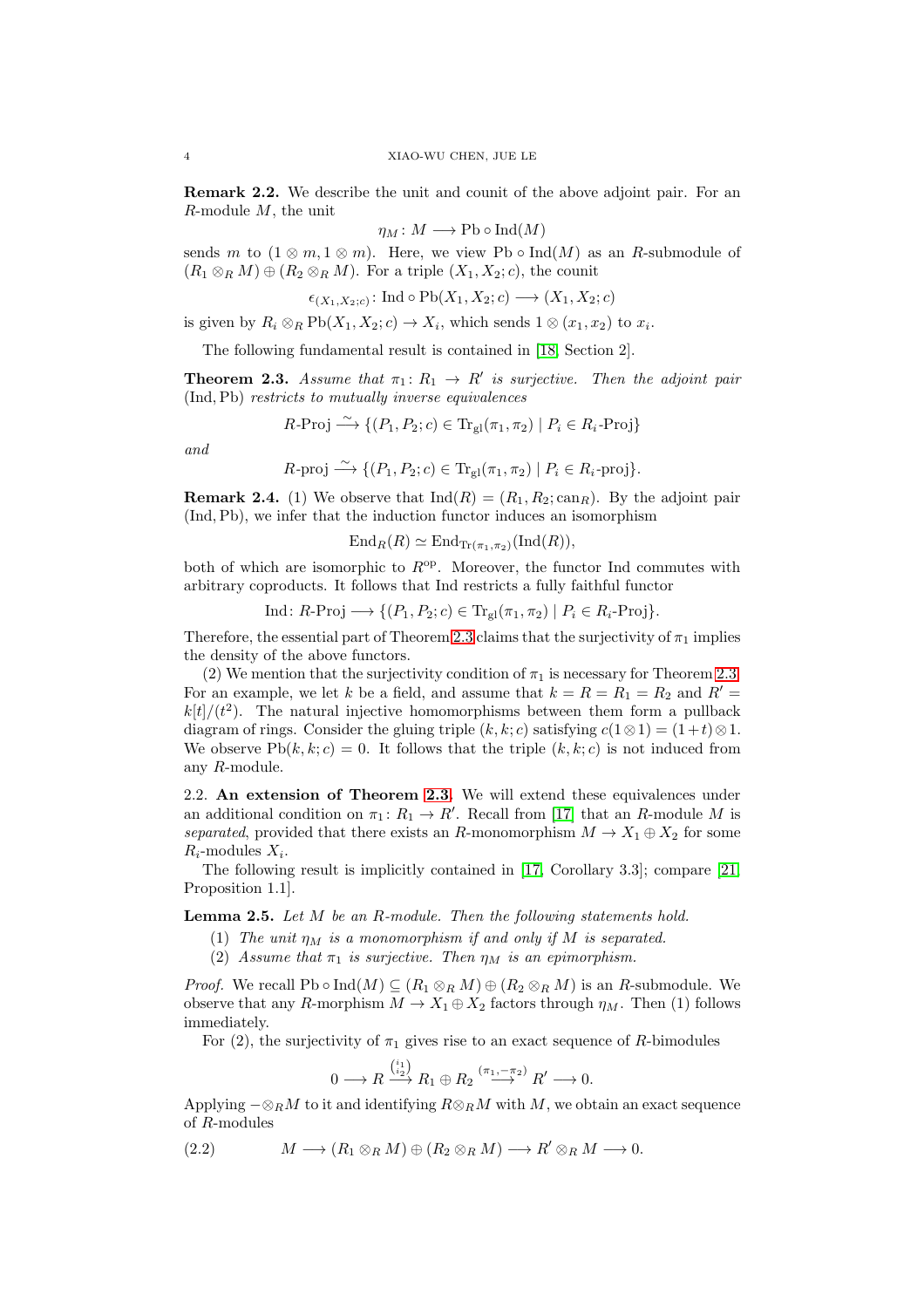Since Pb ∘ Ind(M) coincides with the kernel of  $(\pi_1, -\pi_2) \otimes_R M$ , we infer that  $\eta_M$ is always an epimorphism.

We say that a two-sided ideal I of a ring  $\Lambda$  is universally superfluous, provided that for any Λ-module Z, the Λ-submodule  $IZ \subseteq Z$  is superfluous. For example, any nilpotent ideal is universal superfluous. If  $\Lambda$  is left perfect, then any ideal  $I$ contained in rad( $\Lambda$ ), the Jacobson radical of  $\Lambda$ , is universally superfluous; see [\[16,](#page-13-6) Proposition 24.4(2)].

# <span id="page-4-1"></span>**Lemma 2.6.** Let  $(X_1, X_2; c)$  be a triple.

- (1) If  $\epsilon_{(X_1, X_2; c)}$  is an isomorphism, then  $(X_1, X_2; c)$  is gluing.
- (2) Assume that  $\pi_1$  is surjective and that  $\text{Ker}\pi_1$  is a universally superfluous ideal of  $R_1$ . Then  $\epsilon_{(X_1,X_2;c)}$  is an isomorphism for any gluing triple  $(X_1, X_2; c)$ .

*Proof.* The statement in (1) is trivial. For (2), we set  $I = \text{Ker}i_2$  and  $I_1 = \text{Ker}\tau_1$ . We observe that  $i_2: R \to R_2$  is also surjective and that  $i_1$  restricts to an isomorphism  $I \simeq I_1$ . The R-module Pb( $X_1, X_2$ ; c) = M is given by the following pullback diagram



where  $p_i$  denotes the projection,  $\kappa(x_2) = 1 \otimes x_2$  and  $\xi(x_1) = c(1 \otimes x_1)$ . Therefore,  $p_2 \colon M \to X_2$  is surjective. It follows that  $\kappa \circ p_2(M) = \xi \circ p_1(M)$  generates  $R' \otimes_{R_2} X_2$ as an R'-module. Using the isomorphism c, we identify  $R' \otimes_{R_2} X_2$  with

$$
R' \otimes_R X_1 \simeq R_1/I_1 \otimes_{R_1} X_1 \simeq X_1/I_1X_1.
$$

Then we infer that  $R_1p_1(M) + I_1X_1 = X_1$ . Since  $I_1$  is universally superfluous, we have  $R_1p_1(M) = X_1$ . Consequently, we have

<span id="page-4-0"></span>(2.3) 
$$
p_1(IM) = I_1 p_1(M) = I_1 R_1 p_1(M) = I_1 X_1.
$$

Since I acts trivially on  $X_2$ , we have  $IM \subseteq \text{Ker} p_2$ . On the other hand,  $p_1$ restricts to an isomorphism Kerp<sub>2</sub>  $\simeq$  Ker $\xi = I_1X_1$ . In view of [\(2.3\)](#page-4-0), we infer that  $IM = \text{Ker}p_2$ . Consequently, the canonical map

$$
R_2 \otimes_R M \longrightarrow X_2, \quad 1 \otimes (x_1, x_2) \mapsto x_2
$$

is an isomorphism, since both modules are isomorphic to  $M/IM$ . Therefore, the following  $R'$ -morphism

$$
\delta\colon R'\otimes_R M\longrightarrow R'\otimes_{R_2} X_2,\quad 1\otimes (x_1,x_2)\mapsto c(1\otimes x_2)
$$

is also an isomorphism.

We have the following commutative exact diagram.

$$
M \longrightarrow (R_1 \otimes_R M) \oplus (R_2 \otimes_R M) \longrightarrow R' \otimes_{R_2} M \longrightarrow 0
$$
  
\n
$$
\downarrow \qquad \qquad \downarrow \qquad \qquad \downarrow
$$
  
\n
$$
0 \longrightarrow M \longrightarrow X_1 \oplus X_2 \longrightarrow R' \otimes_{R_2} X_2 \longrightarrow 0
$$

Here, the upper and lowers rows are given by [\(2.2\)](#page-3-1) and the above pullback diagram, respectively; the middle vertical morphism, which is a diagonal matrix, gives rise to the counit  $\epsilon_{(X_1,X_2;c)}$ . Since  $\delta$  is an isomorphism, we infer the required statement by the snake lemma.  $\Box$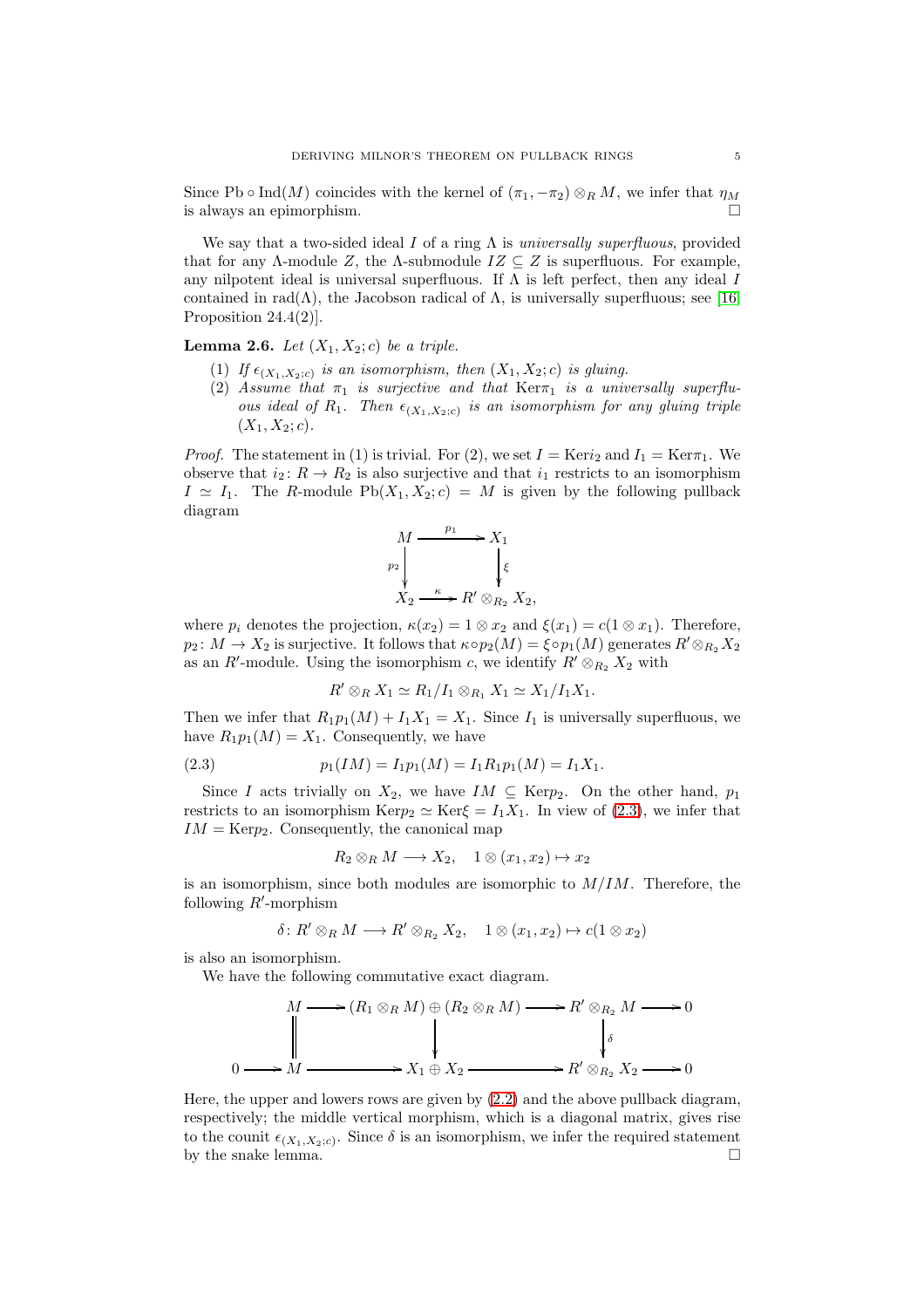#### 6 XIAO-WU CHEN, JUE LE

<span id="page-5-0"></span>**Proposition 2.7.** Assume that  $\pi_1: R_1 \to R'$  is surjective and that  $\text{Ker}\pi_1$  is a universally superfluous ideal of  $R_1$ . Then the adjoint pair (Ind, Pb) restricts to mutually inverse equivalences

 ${M \in R\text{-Mod} \mid M \; separated \}} \longrightarrow \text{Tr}_{gl}(\pi_1, \pi_2).$ 

Proof. Lemmas [2.5](#page-3-2) and [2.6](#page-4-1) actually describe the Auslander class and the Bass class of the adjoint pair (Ind,Pb), respectively. Then the equivalences follow from the general standard fact on adjoint pairs [\[9,](#page-12-9) Theorem 1.1].

Remark 2.8. The above equivalences extend the ones in Theorem [2.3](#page-3-0) under the additional condition that the ideal  $Ker\pi_1$  is universally superfluous. We do not know whether this condition is necessary.

## 3. A triangular matrix ring and a tilting module

In this section, we associate an upper triangular matrix ring  $\Gamma$  to the pullback diagram  $(2.1)$  of rings. An explicit 1-tilting Γ-module is given; see Proposition [3.6.](#page-7-0)

3.1. A triangular matrix ring. We fix the pullback diagram  $(2.1)$  of rings. We view  $R'$  as an  $R_1-R_2$ -bimodule. Then its *right*  $R_2$ -dual

$$
R^{\prime *} = \text{Hom}_{R_2^{\text{op}}}(R', R_2)
$$

is naturally an  $R_2$ - $R_1$ -bimodule. Here, the notation  $\text{Hom}_{R_2^{\text{op}}}(-,-)$  means the Hom group taken in the category of right  $R_2$ -modules. The evaluation map

<span id="page-5-2"></span>(3.1) 
$$
\text{ev}: R'^* \otimes_{R_1} R' \longrightarrow R_2, \quad f \otimes x' \mapsto f(x').
$$

is an  $R_2$ -bimodule morphism.

Consider the following upper triangular matrix ring

$$
\Gamma = \begin{pmatrix} R_2 & R'^* \\ 0 & R_1 \end{pmatrix}.
$$

We will identify a left Γ-module as a column vector  $\begin{pmatrix} X_2 \\ Y \end{pmatrix}$  $X_1$  equipped with the structure morphism  $\phi: R'^* \otimes_{R_1} X_1 \to X_2$ , where each  $X_i$  is a left  $R_i$ -module and  $\phi$  is an  $R_2\text{-morphism.}$  The  $\Gamma\text{-action}$  is given as follows:

$$
\begin{pmatrix} a_2 & f \ 0 & a_1 \end{pmatrix} \begin{pmatrix} x_2 \ x_1 \end{pmatrix} = \begin{pmatrix} a_2x_2 + \phi(f \otimes x_1) \\ a_1x_1 \end{pmatrix}.
$$

We suppress the structure morphism  $\phi$  when it is clearly understood. For details, we refer to [\[3,](#page-12-10) III.2].

For each triple  $(X_1, X_2; c)$  in  $\text{Tr}(\pi_1, \pi_2)$ , we consider the following composite

<span id="page-5-1"></span>
$$
(3.2) \qquad \phi\colon R'^* \otimes_{R_1} X_1 \longrightarrow R'^* \otimes_{R_1} (R' \otimes_{R_2} X_2) \xrightarrow{\text{ev} \otimes_{R_2} X_2} R_2 \otimes_{R_2} X_2 \xrightarrow{\sim} X_2,
$$

where the leftmost morphism sends  $f \otimes x_1$  to  $f \otimes c(1 \otimes x_1)$ , and the rightmost morphism is the canonical isomorphism. More precisely, if  $c(1 \otimes x_1) = \sum a'_i \otimes y_i \in$  $R' \otimes_{R_2} X_2$ , we have

$$
\phi(f\otimes x_1)=\sum f(a_i')y_i.
$$

Then we obtain a left Γ-module  $\begin{pmatrix} X_2 \\ V \end{pmatrix}$  $X_1$ with its structure morphism  $\phi$ . This defines a functor

$$
\Phi\colon \mathrm{Tr}(\pi_1, \pi_2) \longrightarrow \Gamma\text{-Mod}, \quad (X_1, X_2; c) \mapsto \begin{pmatrix} X_2 \\ X_1 \end{pmatrix}.
$$

We observe that  $\Phi$  is faithful and additive.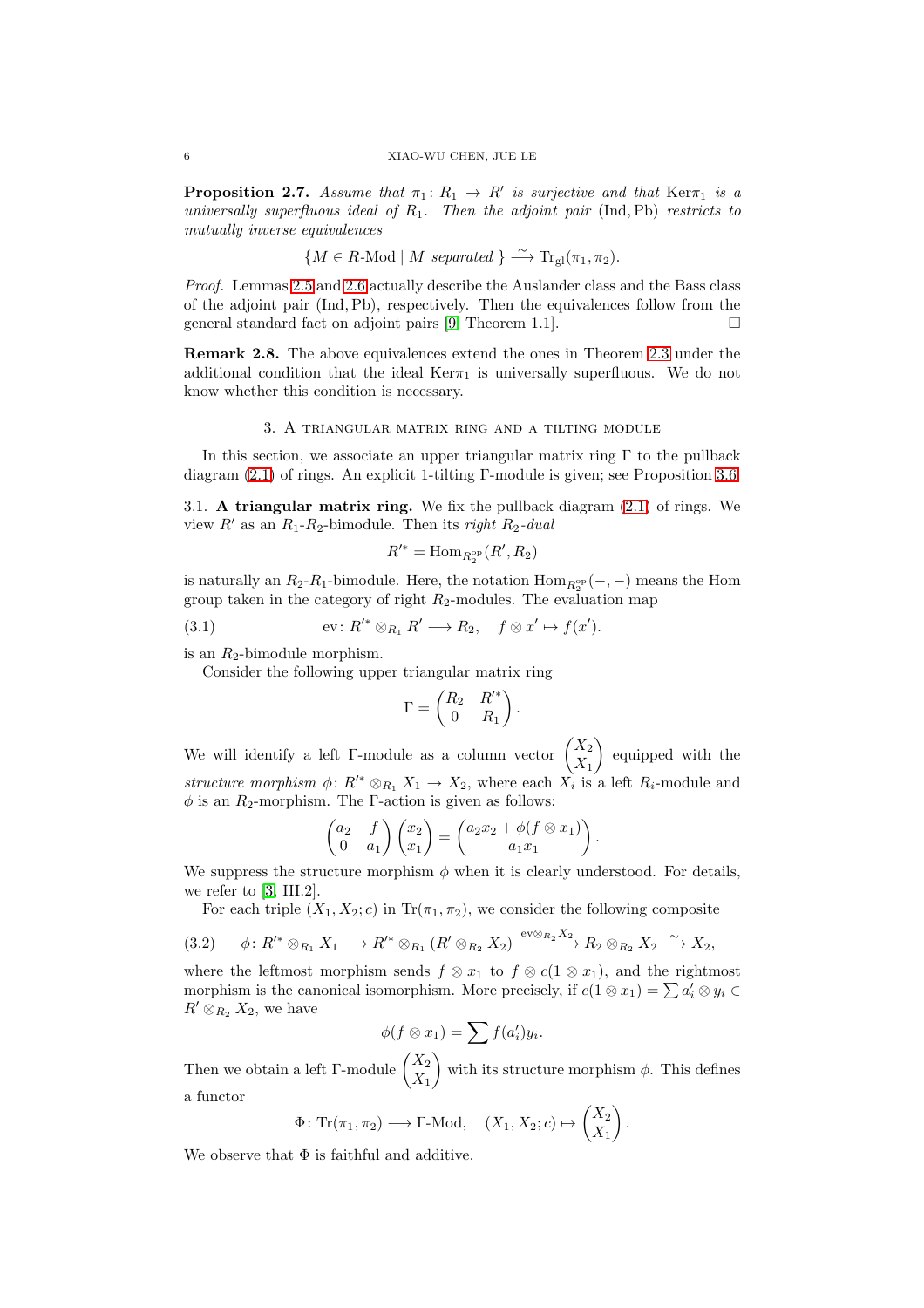<span id="page-6-1"></span>**Proposition 3.1.** Assume that  $R'$  is finitely generated projective as the induced right  $R_2$ -module by  $\pi_2$ . Then the above functor  $\Phi$  is an equivalence.

*Proof.* By the assumption, we have a natural isomorphism of left  $R'$ -modules

 $R' \otimes_{R_2} X_2 \longrightarrow \text{Hom}_{R_2}(R'^*, X_2), \quad a' \otimes x_2 \mapsto (f \mapsto f(a')x_2).$ 

We infer that there is a composition of natural isomorphisms

$$
\begin{aligned} \text{Hom}_{R'}(R' \otimes_{R_1} X_1, R' \otimes_{R_2} X_2) &\simeq \text{Hom}_{R_1}(X_1, R' \otimes_{R_2} X_2) \\ &\simeq \text{Hom}_{R_1}(X_1, \text{Hom}_{R_2}(R'^*, X_2)) \\ &\simeq \text{Hom}_{R_2}(R'^* \otimes_{R_1} X_1, X_2), \end{aligned}
$$

which sends the above c to  $\phi$ . Then the verification of the equivalence is routine.  $\Box$ 

Consider the following composite

$$
R\text{-Mod} \xrightarrow{\text{Ind}} \text{Tr}(\pi_1, \pi_2) \xrightarrow{\Phi} \Gamma\text{-Mod}.
$$

It sends R to the Γ-module  $\binom{R_2}{R_1}$  $R_1$ , whose structure morphism is given by

<span id="page-6-0"></span>(3.3) 
$$
\psi: R'^* \otimes_{R_1} R_1 \longrightarrow R_2, \quad f \otimes 1 \longrightarrow f(1).
$$

Since there is a natural R-action on  $\begin{pmatrix} R_2 \\ R \end{pmatrix}$  $R_1$ ) from the right side, then  $\binom{R_2}{R_1}$  $R_1$  $\Big)$  is a naturally Γ-R-bimodule.

**Lemma 3.2.** The composite  $\Phi \circ Ind: R\text{-Mod} \to \Gamma\text{-Mod}$  is naturally isomorphic to the tensor functor  $\begin{pmatrix} R_2 \\ R_1 \end{pmatrix}$  $R_1$  $\big\}\otimes_R -$ .

*Proof.* It suffices to observe that the composite sends a left  $R$ -module  $M$  to the left Γ-module  $\begin{pmatrix} R_2 \otimes_R M \\ R_2 \otimes_R M \end{pmatrix}$  $R_1\otimes_R M$ with the structure morphism

$$
\psi \otimes_R M : R'^* \otimes_{R_1} (R_1 \otimes_R M) \longrightarrow R_2 \otimes_R M,
$$

where  $\psi$  is given in [\(3.3\)](#page-6-0).

<span id="page-6-2"></span>**Remark 3.3.** Assume that  $R'$  is finitely generated projective as the induced right  $R_2$ -module by  $\pi_2$ . In view of Remark [2.4\(](#page-3-3)1) and Proposition [3.1,](#page-6-1) we infer that  $Φ$  ο Ind restricts to a fully faithful functor on R-Proj. It follows that the Γ-Rbimodule  $\binom{R_2}{P}$  $R_1$ ) induces an isomorphism of rings  $R^{\rm op} \simeq \text{End}_{\Gamma}(\begin{pmatrix} R_2 \ R_1 \end{pmatrix})$  $R_1$  $\bigg).$ 

3.2. An explicit 1-tilting module. Let us recall the notion of a tilting module. For tilting modules and derived categories, we refer to [\[14,](#page-13-7) Chapter 8] and [\[1,](#page-12-11) Chapters 4 and 5].

Let  $\Lambda$  be a ring. For a left  $\Lambda$ -module  $M$ , we denote by  $\text{pd}_{\Lambda}(M)$  its projective dimension, and by  $addM$  the full subcategory of  $\Lambda$ -Mod formed by direct summands of finite direct sums of M.

A finitely presented Λ-module T is partial 1-tilting, provided that  $pd<sub>Λ</sub>(T) \leq 1$ and  $\text{Ext}^1_{\Lambda}(T,T) = 0$ . A partial 1-tilting  $\Lambda$ -module T is 1-tilting [\[11\]](#page-12-4), if in addition there is an exact sequence of  $\Lambda$ -modules

$$
0 \longrightarrow \Lambda \longrightarrow T^0 \longrightarrow T^1 \longrightarrow 0
$$

with each  $T^i \in \text{add}T$ .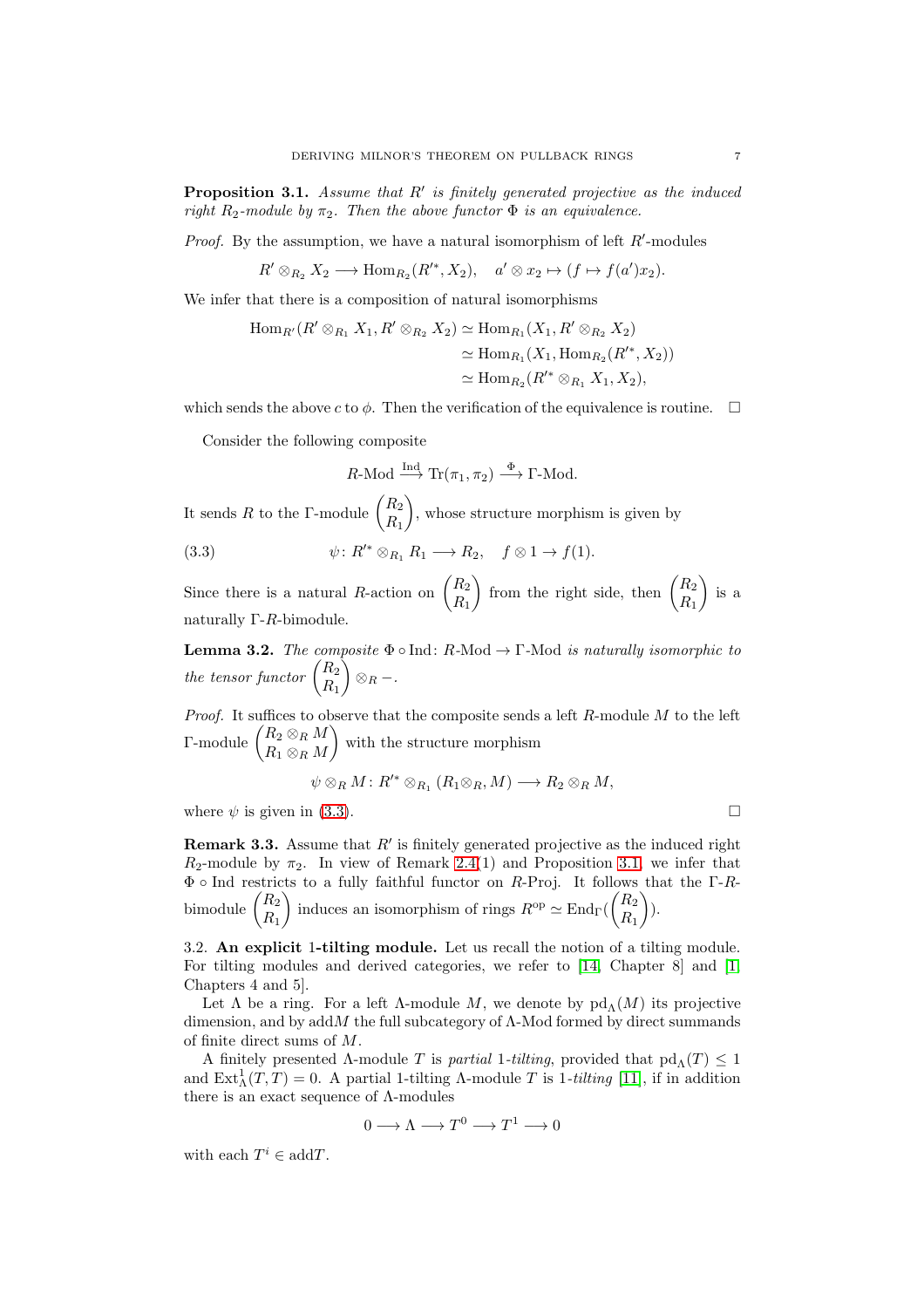<span id="page-7-3"></span>**Remark 3.4.** Denote by  $\langle T \rangle$  the smallest full subcategory of  $\Lambda$ -Mod which contains T and is closed under direct summands, extensions and kernels of epimorphisms. Then a partial 1-tilting Λ-module T is 1-tilting if and only if  $\Lambda \in \langle T \rangle$ .

Indeed, the "only if" part is clear. Conversely, if  $\Lambda \in \langle T \rangle$ , then T, viewed as a stalk complex concentrated in degree zero, is a tilting complex over  $\Lambda$ . Then the "if" part follows from the well-known fact: any module is a 1-tilting module if and only if it has projective dimension at most one and is a tilting complex.

The following result is a very special case of [\[14,](#page-13-7) Theorem 8.3.3]. We denote by  $D(Λ-Mod)$  the unbounded derived category of Λ-Mod. As usual, a complex of  $\Lambda$ -modules is denoted by  $X^{\bullet} = (X^i, d_X^i)_{i \in \mathbb{Z}}$ .

<span id="page-7-4"></span>Lemma 3.5. Let T be a partial 1-tilting  $\Lambda$ -module. Consider T as a  $\Lambda$ -S-bimodule with  $S = \text{End}_{\Lambda}(T)^{\text{op}}$ . Then the derived tensor functor

$$
T \otimes_S^{\mathbb{L}} - \colon \mathbf{D}(S\text{-Mod}) \longrightarrow \mathbf{D}(\Lambda\text{-Mod})
$$

is fully faithful. Moreover, if T is 1-tilting, then  $T \otimes_S^{\mathbb{L}} -$  is an equivalence.

Recall the left  $\Gamma$ -module  $\begin{pmatrix} R_2 \\ R_1 \end{pmatrix}$  $R_1$ from the previous subsection. We have another Γ-module  $\begin{pmatrix} 0 \\ p \end{pmatrix}$  $R_1$ with the trivial structure morphism.

<span id="page-7-0"></span>**Proposition 3.6.** Assume that  $\pi_1: R_1 \to R'$  is surjective and that R' is finitely generated projective as the induced right  $R_2$ -module by  $\pi_2$ . Then the  $\Gamma$ -module  $\sqrt{R_2}$  $R_1$  $\Big) \oplus \Big( \frac{0}{R} \Big)$  $R_1$  $\Big)$  is 1-tilting.

*Proof.* Set  $T = \begin{pmatrix} R_2 \\ R_1 \end{pmatrix}$  $R_1$  $\Big) \oplus \Big( \frac{0}{R}$  $R_1$ ). From the assumption, we infer that the  $R_2$ -module  $R'^* = \text{Hom}_{R_2^{\text{op}}}(R', \tilde{R_2})$  is finitely generated projective. It follows that the  $\Gamma$ -module  $(R'^*$  $\theta$  is also finitely generated projective. The following natural exact sequence of Γ-modules

<span id="page-7-1"></span>(3.4) 
$$
0 \longrightarrow \begin{pmatrix} R'^* \\ 0 \end{pmatrix} \longrightarrow \begin{pmatrix} R'^* \\ R_1 \end{pmatrix} \longrightarrow \begin{pmatrix} 0 \\ R_1 \end{pmatrix} \longrightarrow 0
$$

implies that  $\begin{pmatrix} 0 \\ D \end{pmatrix}$  $R_1$  is finitely presented with projective dimension at most one. Similarly, we have the following exact sequence

<span id="page-7-2"></span>(3.5) 
$$
0 \longrightarrow \begin{pmatrix} R_2 \\ 0 \end{pmatrix} \longrightarrow \begin{pmatrix} R_2 \\ R_1 \end{pmatrix} \longrightarrow \begin{pmatrix} 0 \\ R_1 \end{pmatrix} \longrightarrow 0.
$$

It follows that  $\begin{pmatrix} R_2 \\ R_1 \end{pmatrix}$  $R_1$  is also finitely presented with projective dimension at most one. This proves that T is finitely presented satisfying  $pd_{\Gamma}(T) \leq 1$ .

Since  $\text{Hom}_{\Gamma}(\begin{pmatrix} R'^{*} \\ 0 \end{pmatrix})$ 0  $\Big)$ ,  $\Big( \frac{0}{R} \Big)$  $R_1$  $($  = 0, we infer from [\(3.4\)](#page-7-1) that  $\text{Ext}^1_{\Gamma}(\begin{pmatrix} 0 \\ R \end{pmatrix})$  $R_1$  $\Big)$ ,  $\Big( \frac{0}{R} \Big)$  $R_1$  $) =$ 0. By the surjectivity of  $\pi_1$  and the natural isomorphism  $R' \simeq \text{Hom}_{R_2}(R'^*, R_2)$ , we infer that the following map

$$
\iota\colon R_1\longrightarrow \text{Hom}_{R_2}(R'^*,R_2),\quad a_1\mapsto (f\mapsto f\circ \pi_1(a_1))
$$

is surjective. Take a  $\Gamma$ -morphism  $\begin{pmatrix} g \\ o \end{pmatrix}$ 0 ) :  $\binom{R^{r*}}{0}$ 0  $\bigg\} \rightarrow \bigg( \frac{R_2}{R_1} \bigg)$  $R_1$ ), where  $g: R'^* \to R_2$  is an  $R_2$ -morphism. Take  $a_1 \in R_1$  such that  $\iota(a_1) = g$ . Denote by  $r_{a_1} : R_1 \to R_1$  the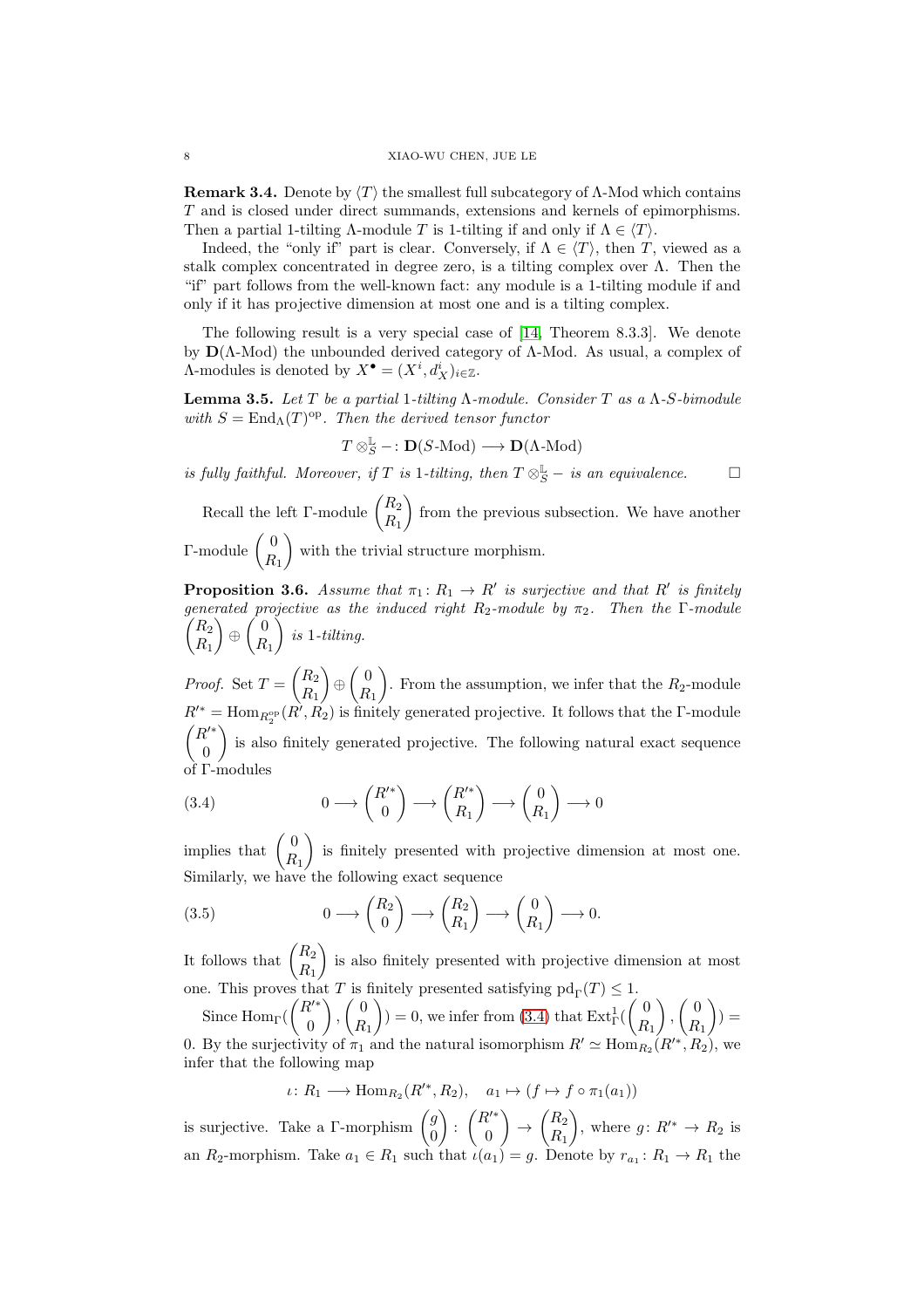map sending x to  $xa_1$ . Then the following Γ-morphism

$$
\begin{pmatrix} g \\ r_{a_1} \end{pmatrix} : \begin{pmatrix} R'^* \\ R_1 \end{pmatrix} \longrightarrow \begin{pmatrix} R_2 \\ R_1 \end{pmatrix}
$$

is well defined, and proves that the given Γ-morphism  $\begin{pmatrix} g \\ o \end{pmatrix}$ 0 factors through the inclusion in [\(3.4\)](#page-7-1). It follows that  $\text{Ext}^1_{\Gamma}(\begin{pmatrix} 0 \\ R \end{pmatrix})$  $R_1$  $\bigg)$ ,  $\bigg( \frac{R_2}{R_2} \bigg)$  $R_1$  $() = 0$ . Therefore, we have  $\mathrm{Ext}^1_{\Gamma}(\left( \frac{0}{R} \right)$  $R_1$  $\binom{R_2}{R_1}$ ,  $T$ ) = 0. Apply Ext<sub>1</sub><sup>1</sup>(-, T) to [\(3.5\)](#page-7-2), we infer that Ext<sub>1</sub><sup>1</sup>( $\binom{R_2}{R_1}$  $R_1$  $\Big), T = 0,$ proving  $\text{Ext}^1_{\Gamma}(T,T) = 0.$ 

We observe from [\(3.4\)](#page-7-1) and [\(3.5\)](#page-7-2) that  $\Gamma \simeq \begin{pmatrix} R_2 \\ 0 \end{pmatrix}$  $\theta$  $\Big) \oplus \Big( \begin{matrix} R'^* \\ D \end{matrix}$  $R_1$ lies in  $\langle T \rangle$ , the smallest full subcategory of Γ-Mod containing  $T$  and closed under direct summands, exten-sions and kernels of epimorphisms. Then Remark [3.4](#page-7-3) implies that T is 1-tilting.  $\square$ 

Keep the assumptions of Proposition [3.6.](#page-7-0) Then the opposite ring of the endomorphism ring of  $\binom{R_2}{R_1}$  $R_1$  $\Big) \oplus \Big( \frac{0}{p}$  $R_1$ is isomorphic to the following matrix ring.

$$
\Gamma' = \begin{pmatrix} R & R_1 \\ I_1 & R_1 \end{pmatrix}
$$

Here,  $I_1 = \text{Ker}\tau_1$ . The corresponding morphism  $I_1 \otimes_{R_1} R_1 \to R_1$  is the canonical embedding. For the other morphism  $R_1 \otimes_R I_1 \to R$ , we use the isomorphism between  $I_1$  and Keri<sub>2</sub>, which is restricted from  $i_1$ . We omit the details of the computation. We mention that [\[6,](#page-12-2) Section 3] studies a matrix algebra of the same form as  $\Gamma'$ .

The following consequence is immediate from Proposition [3.6](#page-7-0) and Lemma [3.5.](#page-7-4)

Corollary 3.7. Keep the assumptions in Proposition [3.6.](#page-7-0) Then the above 1-tilting Γ-module induces a derived equivalence

$$
\mathbf{D}(\Gamma\text{-Mod})\simeq\mathbf{D}(\Gamma'\text{-Mod}).
$$

By [\[15,](#page-13-8) Corollary 4.11], the ring  $\Gamma$  is derived equivalent to another upper triangular matrix ring

$$
\Gamma'' = \begin{pmatrix} R_1 & R' \\ 0 & R_2 \end{pmatrix}
$$

via a two-term tilting complex over  $\Gamma$ , where  $R'$  is again viewed as an  $R_1-R_2$ bimodule. Therefore, the three matrix rings  $\Gamma$ ,  $\Gamma'$  and  $\Gamma''$  are all derived equivalent.

In the next section, we will need the following result, which is also an immediate consequence of Proposition [3.6](#page-7-0) and Lemma [3.5.](#page-7-4)

<span id="page-8-0"></span>Corollary 3.8. Keep the assumptions in Proposition [3.6.](#page-7-0) Then the following derived tensor functor

$$
\begin{pmatrix} R_2 \\ R_1 \end{pmatrix} \otimes_R^{\mathbb{L}} -: \mathbf{D}(R\text{-Mod}) \longrightarrow \mathbf{D}(\Gamma\text{-Mod})
$$

is fully faithful.

*Proof.* We use the fact that the natural ring homomorphism  $R \to \text{End}_{\Gamma}(\begin{pmatrix} R_2 \ R_1 \end{pmatrix})$  $R_1$  $\big)$ <sup>op</sup>, induced by the Γ-R-bimodule  $\begin{pmatrix} R_2 \\ R_3 \end{pmatrix}$  $R_1$ ), is an isomorphism; see Remark [3.3.](#page-6-2)  $\square$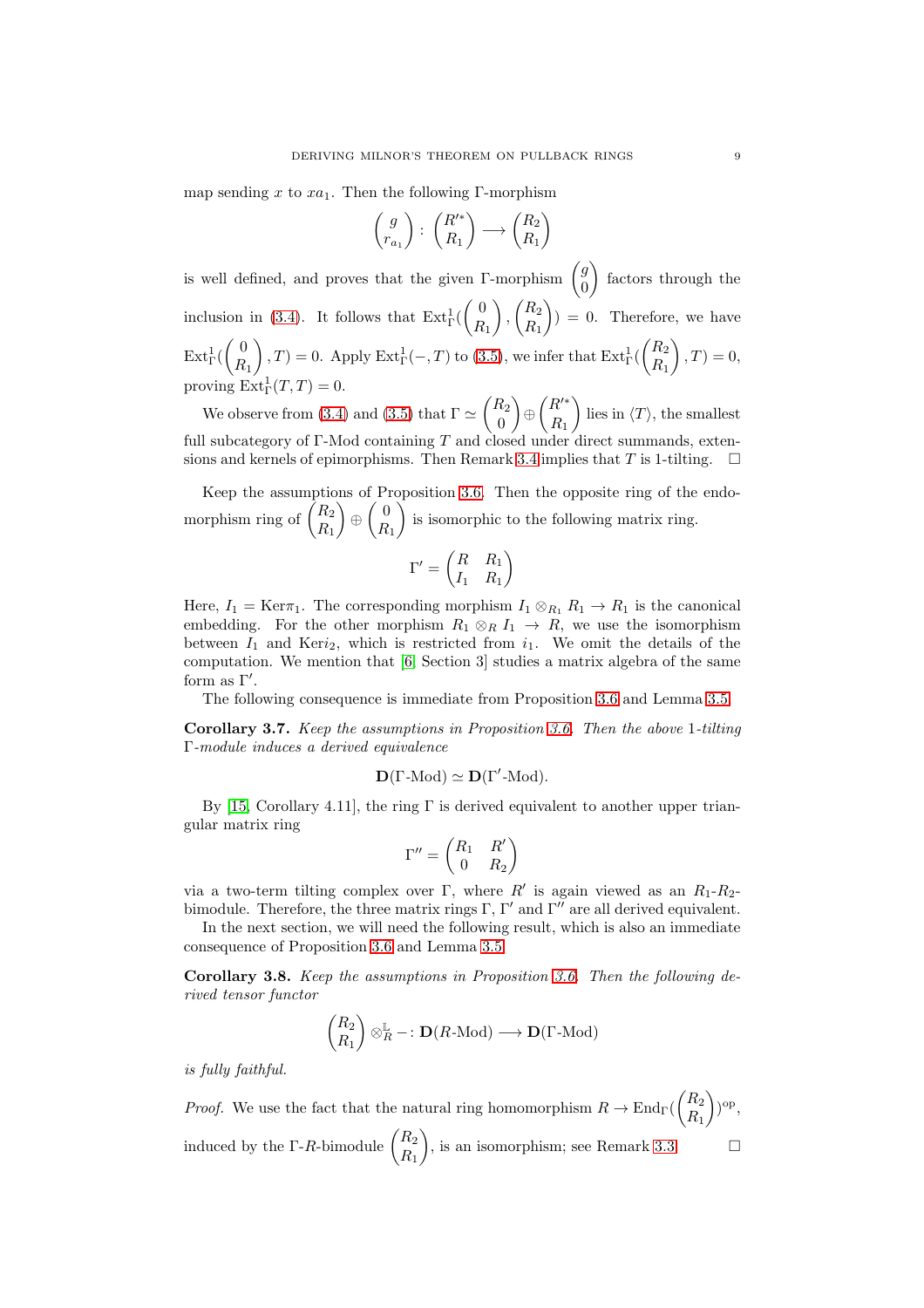#### 10 XIAO-WU CHEN, JUE LE

#### 4. The main result and its proof

In this section, we prove the main result, which establishes an epivalence from the derived category of the pullback ring to a certain subcategory of gluing derivedtriples; see Theorem [4.4.](#page-11-0) The proof relies on Corollary [3.8](#page-8-0) and a general result on recollements in [\[7\]](#page-12-6).

4.1. The comma category and derived-triples. Let  $F: \mathcal{C} \to \mathcal{D}$  be a functor. The functor  $F$  is called an *epivalence*, provided that it is full and dense, and detects isomorphisms. The last condition means that any morphism f in  $\mathcal C$  is an isomorphism if and only if  $F(f)$  is an isomorphism in  $\mathcal{D}$ .

Assume that both  $\mathcal C$  and  $\mathcal D$  are additive categories and that  $F$  is an additive functor. The kernel ideal of F means the two-sided ideal of  $\mathcal C$  formed by those morphisms annihilated by F.

The following fact is standard.

<span id="page-9-0"></span>**Lemma 4.1.** Let  $F: \mathcal{C} \to \mathcal{D}$  be an additive functor. Assume that F is full such that its kernel ideal is nilpotent. Then F induces an epivalence  $\mathcal{C} \to \text{Im}(F)$ , where  $\text{Im}(F)$  denotes the essential image of F.

*Proof.* It suffices to prove the following statement: any morphism  $f: X \to Y$  in C is an isomorphism provided that  $F(f)$  is an isomorphism in  $\mathcal{D}$ . By the fullness of F, there exists a morphism  $g: Y \to X$  such that  $F(g \circ f) = \mathrm{Id}_{F(X)}$ . It follows that Id<sub>X</sub> – g ∘ f lies in the kernel ideal of F. By the nilpotent property of the kernel ideal, we infer that  $g \circ f$  is an isomorphism, that is, f has a left inverse. Similarly, f has a right inverse. Therefore, the morphism  $f$  is an isomorphism, as required.  $\Box$ 

For a functor  $F: \mathcal{C} \to \mathcal{D}$ , the *comma category*  $(F \downarrow \mathcal{D})$  is defined as follows: its objects are triples  $(C, D; f)$ , where C and D are objects in C and D, respectively, and  $f: F(C) \to D$  is a morphism in  $\mathcal{D}$ ; a morphism  $(u, v): (C, D; f) \to (C', D'; f')$ consists of a morphism  $u: C \to C'$  in C and a morphism  $v: D \to D'$  in D satisfying  $f' \circ F(u) = v \circ f.$ 

We recall the pullback diagram [\(2.1\)](#page-2-0) and the upper triangular matrix ring  $\Gamma$ from Section 3. We will consider the derived tensor functor

$$
R'^* \otimes_{R_1}^{\mathbb{L}} -: \mathbf{D}(R_1\text{-Mod}) \longrightarrow \mathbf{D}(R_2\text{-Mod})
$$

and its comma category  $(R'^* \otimes_{R_1}^{\mathbb{L}} - \downarrow \mathbf{D}(R_2 \text{-Mod})).$ 

Recall that a left Γ-module is viewed as a column vector  $\begin{pmatrix} X_2 \\ Y \end{pmatrix}$  $X_1$  with a structure  $R_2$ -morphism  $\phi: R'^* \otimes_{R_1} X_1 \to X_2$ . This shows that the comma category of the functor  $R'^* \otimes_{R_1} -: R_1 \text{-Mod} \to R_2 \text{-Mod}$  is equivalent to Γ-Mod.

Similarly, a complex of Γ-modules is viewed as a column vector  $\begin{pmatrix} X_2^{\bullet} \\ X_1^{\bullet} \end{pmatrix}$  with a chain map  $\phi^{\bullet}$ :  $R'^{*} \otimes_{R_1} X_1^{\bullet} \to X_2^{\bullet}$  between complexes of  $R_2$ -modules, where each  $X_i^{\bullet}$  is a complex of  $R_i$ -modules. Then we have a well-defined functor

$$
\Psi\colon\mathbf{D}(\Gamma\text{-Mod})\longrightarrow(R'^*\otimes^\mathbb{L}_{R_1}-\downarrow\mathbf{D}(R_2\text{-Mod})),\quad \begin{pmatrix}X^\bullet_{2}\\X^\bullet_{1}\end{pmatrix}\mapsto(X^\bullet_{1},X^\bullet_{2};\tilde{\phi}^\bullet),
$$

where  $\tilde{\phi}^{\bullet}$  is the composition of  $\phi^{\bullet}$  and the canonical morphism  $R'^* \otimes_{R_1}^{\mathbb{L}} X_1^{\bullet} \to$  $R'^* \otimes_{R_1} X_1^{\bullet}.$ 

The following result extends [\[10,](#page-12-7) Appendix, Proposition 1].

<span id="page-9-1"></span>**Proposition 4.2.** Keep the notation as above. Then the functor  $\Psi$  is full and dense, whose kernel ideal is square zero. In particular,  $\Psi$  is an epivalence.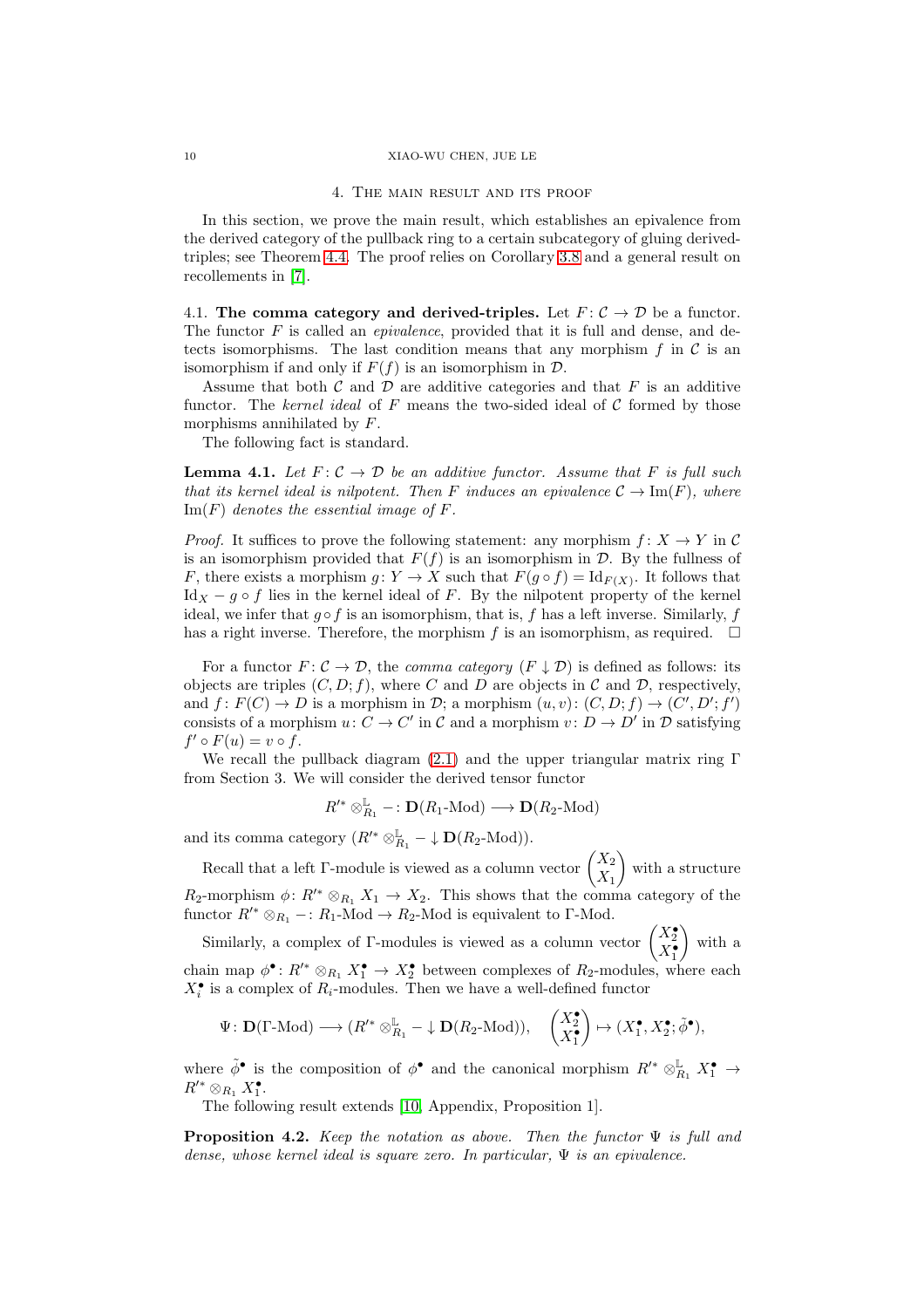*Proof.* For the triangular matrix ring Γ, there is a canonical recollement [\[4\]](#page-12-5) as follows:

$$
\mathbf{D}(R_2\text{-Mod}) \xrightarrow{\qquad \qquad i \qquad \qquad } \mathbf{D}(\Gamma\text{-Mod}) \xrightarrow{\qquad \qquad j \qquad \qquad } \mathbf{D}(R_1\text{-Mod}).
$$

The functors are given as follows:  $i(X_2^{\bullet}) = \begin{pmatrix} X_2^{\bullet} \\ 0 \end{pmatrix}$  $\bigg), \, j(\begin{pmatrix} X_2^{\bullet} \\ X_1^{\bullet} \end{pmatrix})$  $\bigg))=X_{1}^{\bullet },i_{\rho }(\begin{pmatrix} X_{2}^{\bullet}\\ X_{1}^{\bullet } \end{pmatrix})$  $) =$  $X_2^{\bullet}, j_\rho(X_1^{\bullet}) = \begin{pmatrix} 0 \\ Y \end{pmatrix}$  $X_1^{\bullet}$  $\bigg),$  and  $j_{\lambda}(X_1^{\bullet}) = \begin{pmatrix} R'^{*} \otimes_{R_1}^{\mathbb{L}} X_1^{\bullet} \\ X_1^{\bullet} \end{pmatrix}$ . Since there is a surjective ring

homomorphism  $\Gamma \to R_2$ , we view  $R_2$  as an  $R_2$ -Γ-bimodule. Then  $i_{\lambda} = R_2 \otimes_{\Gamma}^{\mathbb{L}}$  -.

We observe that the composition  $i_{\rho} j_{\lambda}$  is isomorphic to  $R'^* \otimes_{R_1}^{\mathbb{L}}$  –. Now the result follows from a general result on recollements [\[7,](#page-12-6) Theorem A] and Lemma [4.1.](#page-9-0)

We will describe a derived analogue of Proposition [3.1.](#page-6-1) A *derived-triple*  $(X_1^{\bullet}, X_2^{\bullet}; c^{\bullet})$ consists of complexes  $X_i^{\bullet}$  of  $R_i$ -modules and a morphism

$$
c^{\bullet} \colon R' \otimes_{R_1}^{\mathbb{L}} X_1^{\bullet} \longrightarrow R' \otimes_{R_2}^{\mathbb{L}} X_2^{\bullet}
$$

in  $D(R'-Mod)$ . The derived-triple is said to be *gluing*, provided that  $c^{\bullet}$  is an isomorphism in  $D(R'-Mod)$ . A morphism

$$
(f_1^\bullet,f_2^\bullet)\colon (X_1^\bullet,X_2^\bullet;c^\bullet)\longrightarrow (X_1'^\bullet,X_2'^\bullet;c'^\bullet)
$$

between derived-triples consists of morphisms  $f_i^{\bullet}$  in  $\mathbf{D}(R_i\text{-Mod})$  satisfying

$$
c'^{\bullet} \circ (R' \otimes_{R_1}^{\mathbb{L}} f_1) = (R' \otimes_{R_2}^{\mathbb{L}} f_2) \circ c^{\bullet}.
$$

This defines the category  $DTr(\pi_1, \pi_2)$  of derived-triples. Denote by  $DTr_{gl}(\pi_1, \pi_2)$ the full subcategory formed by gluing derived-triples.

Assume that we are given a derived-triple  $(X_1^{\bullet}, X_2^{\bullet}; c^{\bullet})$ . Similar to [\(3.2\)](#page-5-1), the following composite defines a morphism  $\phi^{\bullet} : R'^* \otimes_{R_1}^{\mathbb{L}} X_1^{\bullet} \to X_2^{\bullet}$  in  $\mathbf{D}(R_2\text{-Mod})$ .

$$
R'^* \otimes_{R_1}^{\mathbb{L}} X_1^{\bullet} \xrightarrow{R'^* \otimes_{R_1}^{\mathbb{L}} \text{can}} R'^* \otimes_{R_1}^{\mathbb{L}} (R' \otimes_{R_1}^{\mathbb{L}} X_1^{\bullet}) \xrightarrow{R'^* \otimes_{R_1}^{\mathbb{L}} c^{\bullet}} R'^* \otimes_{R_1}^{\mathbb{L}} (R' \otimes_{R_2}^{\mathbb{L}} X_2^{\bullet})
$$
\n
$$
\downarrow_{\text{can}}
$$
\n
$$
X_2^{\bullet} \xleftarrow{\text{can}} R_2 \otimes_{R_2} X_2^{\bullet} \xleftarrow{\text{ev} \otimes_{R_2} X_2^{\bullet}} R'^* \otimes_{R_1} R' \otimes_{R_2} X_2^{\bullet}
$$

Here, the above three "can" mean the canonical morphisms, and "ev" is the evaluation map [\(3.1\)](#page-5-2). This yields a well-defined functor

$$
\mathbf{D}\Phi\colon \mathbf{D}\mathrm{Tr}(\pi_1,\pi_2)\longrightarrow (R'^*\otimes_{R_1}^{\mathbb{L}}-\downarrow \mathbf{D}(R_2\text{-Mod})),
$$

sending the derived-triple  $(X_1^{\bullet}, X_2^{\bullet}; c^{\bullet})$  to the corresponding object  $(X_1^{\bullet}, X_2^{\bullet}; \phi^{\bullet})$  in the comma category.

We omit the reasoning of the following result, since it is the same as the one in the proof of Proposition [3.1.](#page-6-1)

<span id="page-10-0"></span>**Proposition 4.3.** Assume that  $R'$  is finitely generated projective as the induced right  $R_2$ -module by  $\pi_2$ . Then the above functor  $\mathbf{D}\Phi$  is an equivalence.

4.2. The derived induction functor. For each complex  $M^{\bullet}$  of R-modules, we have a gluing derived-triple

$$
\operatorname{Ind}^{\mathbb{L}}(M^\bullet) = (R_1 \otimes_R^\mathbb{L} M^\bullet, R_2 \otimes_R^\mathbb{L} M^\bullet; \mathrm{can}_{M^\bullet}),
$$

where  $can_M\bullet$  is the canonical isomorphism. Therefore, we have the *derived induc*tion functor

$$
\mathrm{Ind}^{\mathbb{L}}\colon \mathbf{D}(R\text{-Mod})\longrightarrow \mathbf{D}\mathrm{Tr}(\pi_1,\pi_2).
$$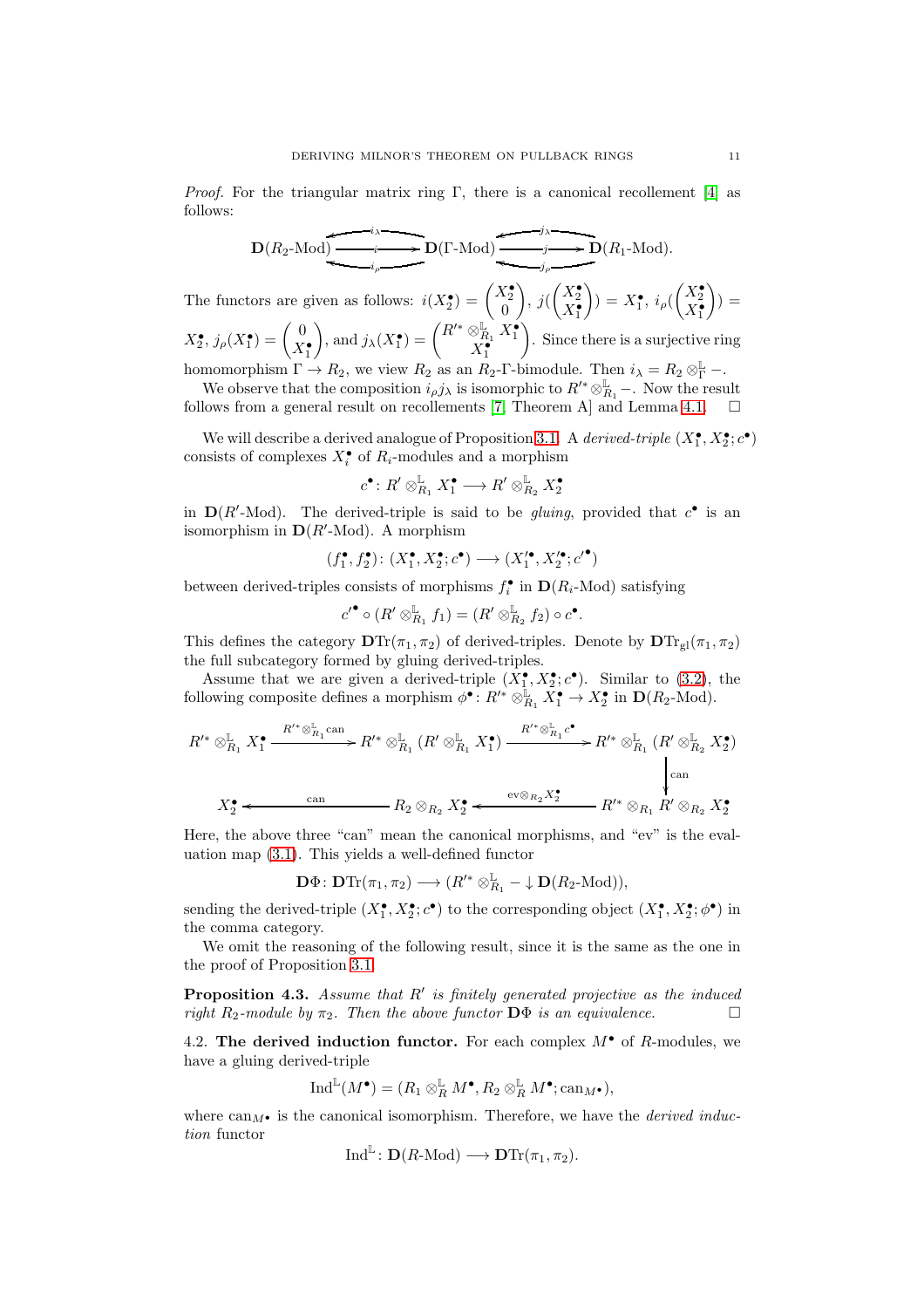<span id="page-11-0"></span>**Theorem 4.4.** Assume that  $\pi_1: R_1 \to R'$  is surjective and that R' is finitely generated projective as the induced right  $R_2$ -module by  $\pi_2$ . Then the derived induction  $\text{function Ind}^{\mathbb{L}}$  is full, whose kernel ideal is square zero. In particular, it restricts to an epivalence

$$
\mathbf{D}(R\text{-Mod}) \longrightarrow \text{Im}(\text{Ind}^{\mathbb{L}}),
$$

where the essential image  $\text{Im}(\text{Ind}^{\mathbb{L}})$  of  $\text{Ind}^{\mathbb{L}}$  lies in  $\text{DTr}_{\text{gl}}(\pi_1, \pi_2)$ .

Proof. We observe that the following diagram commutes up to a natural isomorphism.

$$
\mathbf{D}(R\text{-Mod}) \longrightarrow \mathbf{D}\mathrm{Tr}(\pi_1, \pi_2)
$$
\n
$$
\begin{pmatrix} R_2 \\ R_1 \end{pmatrix} \otimes_R^{\mathbb{L}} \longrightarrow \begin{pmatrix} \text{Ind}^{\mathbb{L}} & \mathbf{D}\mathrm{Tr}(\pi_1, \pi_2) \\ \downarrow & \downarrow \\ \mathbf{D}(\Gamma\text{-Mod}) \longrightarrow \begin{pmatrix} \Psi & \otimes_{R_1}^{\mathbb{L}} & \downarrow \\ \downarrow & \downarrow & \mathbf{D}(R_2\text{-Mod}) \end{pmatrix} \end{pmatrix}
$$

By Corollary [3.8,](#page-8-0) the functor  $\begin{pmatrix} R_2 \\ R_1 \end{pmatrix}$  $R_1$  $\Big) \otimes_R^{\mathbb{L}}$  – is fully faithful. By Proposition [4.2,](#page-9-1) the functor  $\Psi$  is full and dense with a square-zero kernel ideal. The functor  $\mathbf{D}\Phi$  is an equivalence by Proposition [4.3.](#page-10-0) Then the required result follows immediately from the commutative square above and Lemma [4.1.](#page-9-0)  $\Box$ 

In general, the essential image  $\text{Im}(\text{Ind}^{\mathbb{L}})$  is not easy to characterize. We now restricts to the derived category  $\mathbf{D}^-(R\text{-Mod})$  of right-bounded complexes of Rmodules, which is identified with the full subcategories of  $D(R\text{-Mod})$  formed by complexes with right-bounded cohomology. Similarly, we have the full subcategory  $\mathbf{D}^-\text{Tr}(\pi_1, \pi_2)$  and  $\mathbf{D}^-\text{Tr}_{gl}(\pi_1, \pi_2)$  of  $\mathbf{D}\text{Tr}(\pi_1, \pi_2)$  given by right-bounded complexes.

Let  $\Lambda$  be a left perfect ring. Then any  $\Lambda$ -module has a projective cover. Consequently, any complex  $P^{\bullet}$  of projective modules is homotopically equivalent to a *minimal* complex  $Q^{\bullet}$  of projective modules. Here, the minimality means that the image of each differential  $d_Q^n: Q^n \to Q^{n+1}$  lies in  $\text{rad}(Q^{n+1}) = \text{rad}(\Lambda)Q^{n+1}$ . For details, we refer to [\[13,](#page-13-9) Appendix B].

<span id="page-11-1"></span>**Proposition 4.5.** Assume that  $\pi_1$  is surjective and that R' is finitely generated projective as the induced right  $R_2$ -module by  $\pi_2$ . Assume further that both  $R_1$  and  $R_2$  are left perfect such that  $\pi_2(\text{rad}(R_2)) \subseteq \text{rad}(R')$ . Then the derived induction functor

$$
\operatorname{Ind}^{\mathbb{L}}\colon \mathbf{D}^-(R\text{-Mod})\longrightarrow \mathbf{D}^-\mathrm{Tr}_{\mathrm{gl}}(\pi_1,\pi_2)
$$

is full and dense, whose kernel ideal is square zero. In particular, it is an epivalence.

Proof. In view of Theorem [4.4,](#page-11-0) it suffices to prove the density. Take any derivedtriple  $(X_1^{\bullet}, X_2^{\bullet}; c^{\bullet})$  in  $D^{\dagger} \text{Tr}_{gl}(\pi_1, \pi_2)$ . Taking projective resolutions and replacing the resolutions by some minimal complexes, we may assume that  $X_i^{\bullet} = P_i^{\bullet}$  is a minimal right-bounded complex of projective  $R_i$ -modules.

We recall the assumption  $\pi_2(\text{rad}(R_2)) \subseteq \text{rad}(R')$  and observe  $\pi_1(\text{rad}(R_1)) \subseteq$ rad(R') by the surjectivity of  $\pi_1$ . Consequently, both the complexes  $R' \otimes_{R_i}^{\mathbb{L}} P_i^{\bullet} \simeq$  $R' \otimes_{R_i} P_i^{\bullet}$  of projective  $R'$ -modules are minimal. Therefore, the isomorphism  $c^{\bullet}$  is represented by a chain isomorphism over  $R'$ . Without loss of generality, we assume that

$$
c^{\bullet} \colon R' \otimes_{R_1} P_1^{\bullet} \longrightarrow R' \otimes_{R_2} P_2^{\bullet}
$$

is a chain isomorphism. Hence, on each degree  $i$ ,

c

$$
^{i}\colon R'\otimes_{R_{1}}P_{1}^{i}\longrightarrow R'\otimes_{R_{2}}P_{2}^{i}
$$

is an isomorphism of  $R'$ -modules. We apply Theorem [2.3](#page-3-0) to obtain a projective R-module  $P^i$  such that  $\text{Ind}(P^i) \simeq (P_1^i, P_2^i; c^i)$ . These projective R-modules  $P^i$  form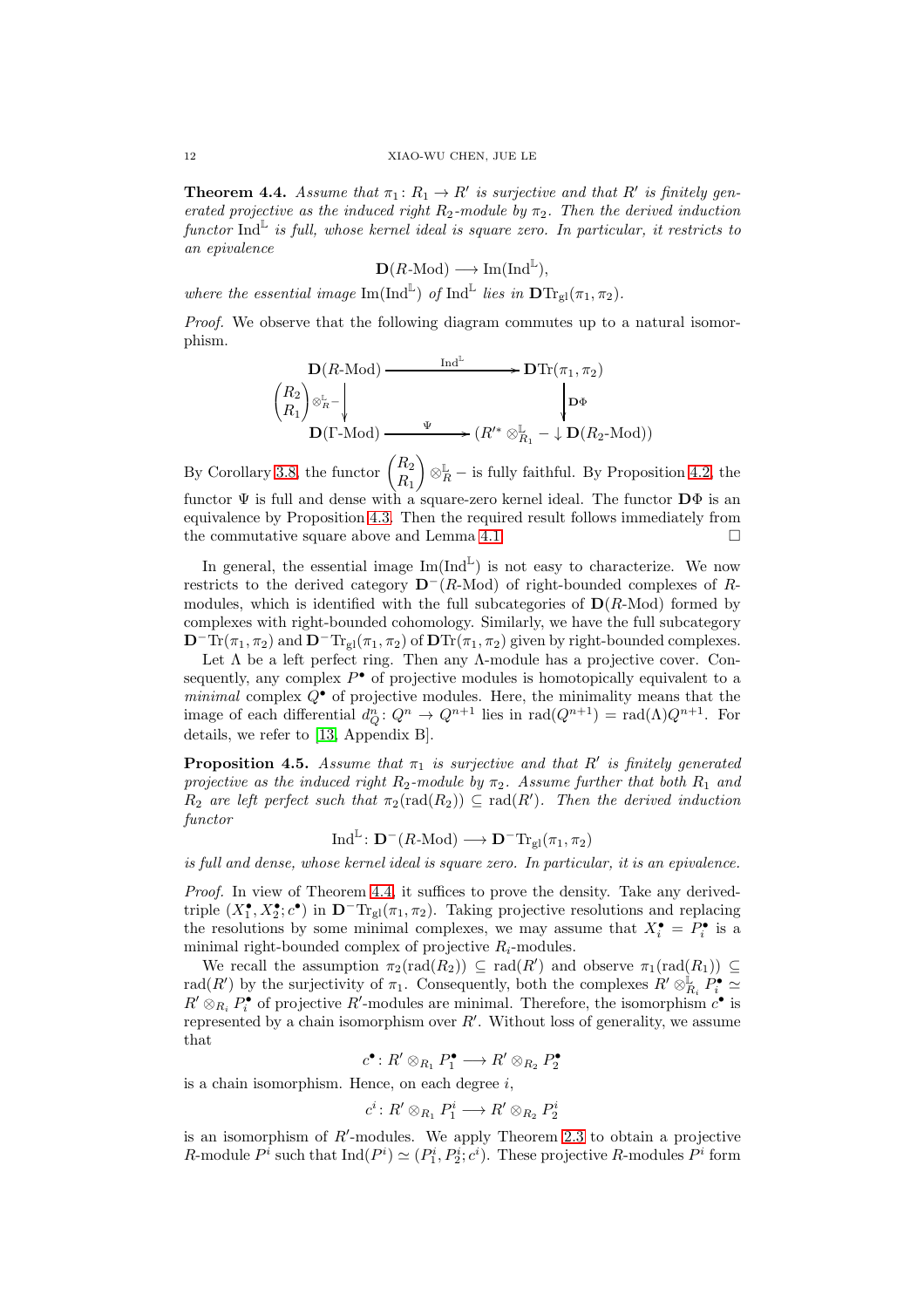a right-bounded complex  $P^{\bullet}$  of projective R-modules. We observe that  $\text{Ind}^{\mathbb{L}}(P^{\bullet})$ is isomorphic to  $(P_1^{\bullet}, P_2^{\bullet}; c^{\bullet}) = (X_1^{\bullet}, X_2^{\bullet}; c^{\bullet})$ , completing the proof.

<span id="page-12-8"></span>Remark 4.6. (1) Keep the same assumptions as in Proposition [4.5.](#page-11-1) Suppose that we are given a gluing derived-triple  $(X_1^{\bullet}, X_2^{\bullet}; c^{\bullet})$  of unbounded complexes. We can still obtain a complex  $P^{\bullet}$  of projective R-modules, which is unbounded and thus might be not homotopically projective [\[14,](#page-13-7) Subsection 8.1.1]. So, it is not clear whether  $R_i \otimes_R P^{\bullet}$  is isomorphic to  $R_i \otimes_R^{\mathbb{L}} P^{\bullet}$ . However, if we suppose in addition that as right R-modules, both  $R_1$  and  $R_2$  have finite flat dimension, then these two complexes are indeed isomorphic. Consequently, we still have an isomorphism  $\text{Ind}^{\mathbb{L}}(P^{\bullet}) \simeq (X_1^{\bullet}, X_2^{\bullet}; c^{\bullet}).$ 

In conclusion, if in addition both  $R_1$  and  $R_2$  have finite flat dimension as right R-modules, the derived induction functor

$$
\operatorname{Ind}^{\mathbb{L}}\colon \mathbf{D}(R\text{-Mod}) \longrightarrow \mathbf{D}\mathrm{Tr}_{\mathrm{gl}}(\pi_1, \pi_2)
$$

is dense, and thus an epivalence.

(2) Let us consider the derived categories of right-bounded complexes of finitely presented modules. We replace the left perfectness condition of  $R_i$  in Proposi-tion [4.5](#page-11-1) by a weaker condition that each  $R_i$  is semiperfect. Then by the same proof of Proposition [4.5](#page-11-1) and using Theorem [2.3](#page-3-0) on R-proj, we infer that the derived induction functor

$$
\mathrm{Ind}^{\mathbb{L}}\colon \mathbf{D}^-(R\text{-}\mathrm{mod})\longrightarrow \{(X_1^\bullet,X_2^\bullet;c^\bullet)\in \mathbf{D}^-\mathrm{Tr}_{\mathrm{gl}}(\pi_1,\pi_2)\mid X_i^\bullet\in \mathbf{D}^-(R_i\text{-}\mathrm{mod})\}
$$

is full and dense, whose kernel ideal is square zero. Here, for each ring  $\Lambda$  we identify  $D^{-}(\Lambda\text{-mod})$  with the homotopy category  $\mathbf{K}^{-}(\Lambda\text{-proj})$  of right bounded complexes of finitely generated projective modules. This epivalence generalizes and strengthens [\[5,](#page-12-3) Theorem 2.4]; compare [\[6,](#page-12-2) Theorem 4.2].

Acknowledgement. X.W. Chen is inspired by a talk of Igor Burban, presented on the Oberwolfach workshop in January 2020. We are very grateful to Hongxing Chen, Chao Zhang and Yu Zhou for helpful discussion. This work is supported by National Natural Science Foundation of China (No.s 11671174, 11671245 and 11971449).

# **REFERENCES**

- <span id="page-12-11"></span>[1] L. Angeleri Huegel, D. Happel, and H. Kruase, Handbook of Tilting Theory, London Math. Soc. Lect. Note Ser. 313, Cambridge Univ. Press, Cambridge, 2007.
- <span id="page-12-0"></span>[2] D.M. Arnold, and R.C. Laubenbacher, *Finitely generated modules over pullback rings*, J. Algebra 184 (1996), 304–332.
- <span id="page-12-10"></span>[3] M. AUSLANDER, I. REITEN, AND S.O. SMALO, Representation Theory of Artin Algebras, Cambridge Stud. Adv. Math. 36, Cambridge Univ. Press, Cambridge, 1995.
- <span id="page-12-5"></span>[4] A.A. BEILINSON, J. BERNSTEIN, AND P. DELIGNE, *Faisceaux pervers*, Astérisque 100, Soc. Math. France, Paris, 1982.
- <span id="page-12-3"></span>[5] I. BURBAN, AND YU.A. DROZD, *Derived categories of nodal algebras*, J. Algebra 272 (2004), 46–94.
- <span id="page-12-2"></span>[6] I. BURBAN, AND YU.A. DROZD, On the derived categories of gentle and skew-gentle alge*bras: homological algebra and matrix problems*, [arXiv:1706.08358v](http://arxiv.org/abs/1706.08358)1, 2017.
- <span id="page-12-6"></span>[7] X.W. Chen, and J. Le, *Recollements, comma categories and morphic enhancements*, [arXiv:1905.10256v](http://arxiv.org/abs/1905.10256)1, 2019.
- <span id="page-12-1"></span>[8] K. Erdmann, T. Holm, O. Iyama, and J. Schroeer, *Radical embeddings and representation dimension*, Adv. Math. 185 (2004), 159–177.
- <span id="page-12-9"></span>[9] A. Frankild, and P. Jorgensen, *Foxby equivalence, complete modules, and torsion modules*, J. Pure Appl. Algebra 174 (2) (2002), 135–147.
- <span id="page-12-7"></span>[10] Ch. Geiss, *Derived tame algebras and Euler-forms*, with an appendix by Ch. Geiss and B. Keller, Math. Z. 239 (2002), 829–862.
- <span id="page-12-4"></span>[11] D. Happel, and C.M. Ringel, *Tilted algebras*, Trans. Amer. Math. Soc. 274 (1982), 399–443.